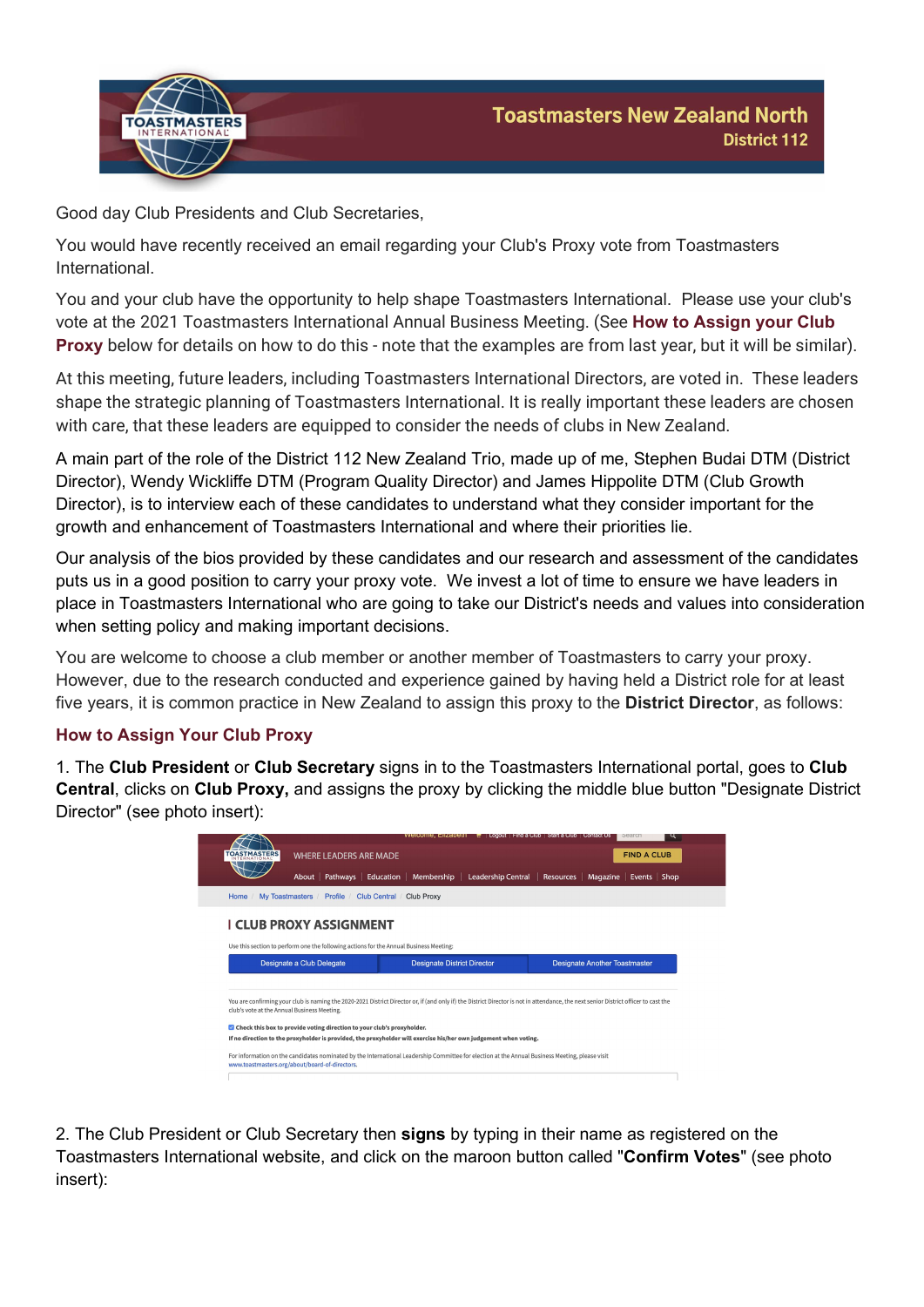My club may revoke this proxy before it is exercised by delivering a written revocation notice to the Secretary of Toastmasters International, by executing a new proxy, or by authorizing an active individual member of my club to serve as a delegate at the Annual Business Meeting. Any such modification must be executed at Credentials at the International Convention.

By my signature below, I certify that the District Director will serve as my club's proxyholder to the Annual Business Meeting. This means that my club revokes any previous proxies and appoints the proxyholder to act as its proxy, vote for international officers and directors, and vote upon any other business coming before the Annual Business Meeting.

IMPORTANT NOTICE: Typing your name in the box below will constitute your electronic signature.

| Signature                 |               |
|---------------------------|---------------|
| Elizabeth Susanna Viljoen | Jul. 21, 2020 |

By clicking on this box, I am affixing my electronic signature, which is legally equivalent to my handwritten signature.



3. You can then, if you choose to do so print out the Club Proxy Assignment Summary:

## **I CLUB PROXY ASSIGNMENT SUMMARY**

| Your votes have been saved and your proxy has been assigned.                                                                                    |              |           |                   |  |  |  |
|-------------------------------------------------------------------------------------------------------------------------------------------------|--------------|-----------|-------------------|--|--|--|
|                                                                                                                                                 |              |           |                   |  |  |  |
| Club Name:                                                                                                                                      | Club Number: | District: | $\bigoplus$ Print |  |  |  |
| Takapuna Midday Toastmasters Club                                                                                                               | 622009       | 112       |                   |  |  |  |
| <b>Proxy Designation:</b>                                                                                                                       |              |           |                   |  |  |  |
| Your club is naming the 2020-2021 District Director, or the next senior officer in attendance, as its proxyholder.                              |              |           |                   |  |  |  |
|                                                                                                                                                 |              |           |                   |  |  |  |
| For information on the candidates nominated by the International Leadership Committee for election at the Annual Business Meeting, please visit |              |           |                   |  |  |  |
| www.toastmasters.org/about/board-of-directors.                                                                                                  |              |           |                   |  |  |  |
| <b>International President-Elect</b>                                                                                                            | Region 6     |           |                   |  |  |  |
| No Selection                                                                                                                                    | No Selection |           |                   |  |  |  |
| <b>First Vice President</b>                                                                                                                     | Region 8     |           |                   |  |  |  |
| No Selection                                                                                                                                    | No Selection |           |                   |  |  |  |
|                                                                                                                                                 |              |           |                   |  |  |  |
| <b>Second Vice President</b><br>Region 10                                                                                                       |              |           |                   |  |  |  |
| No Selection                                                                                                                                    | No Selection |           |                   |  |  |  |
| Region 2                                                                                                                                        | Region 12    |           |                   |  |  |  |
| No Selection                                                                                                                                    | No Selection |           |                   |  |  |  |
| Region 4                                                                                                                                        | Region 14    |           |                   |  |  |  |
| No Selection                                                                                                                                    | No Selection |           |                   |  |  |  |
|                                                                                                                                                 |              |           |                   |  |  |  |

When assigning your Club Proxy, you are able to direct how your Club would like to vote, but you do not have to do this. We are happy to make these decisions on your behalf, based on the research and interviews we have conducted, should you wish us to do this.

Please do not hesitate to contact me should you have any queries.

Kind regards,

## Stephen Budai

District Director 2021-2022 phone: 0275854084 districtdirector@d112tm.org.nz



www.toastmasters.org